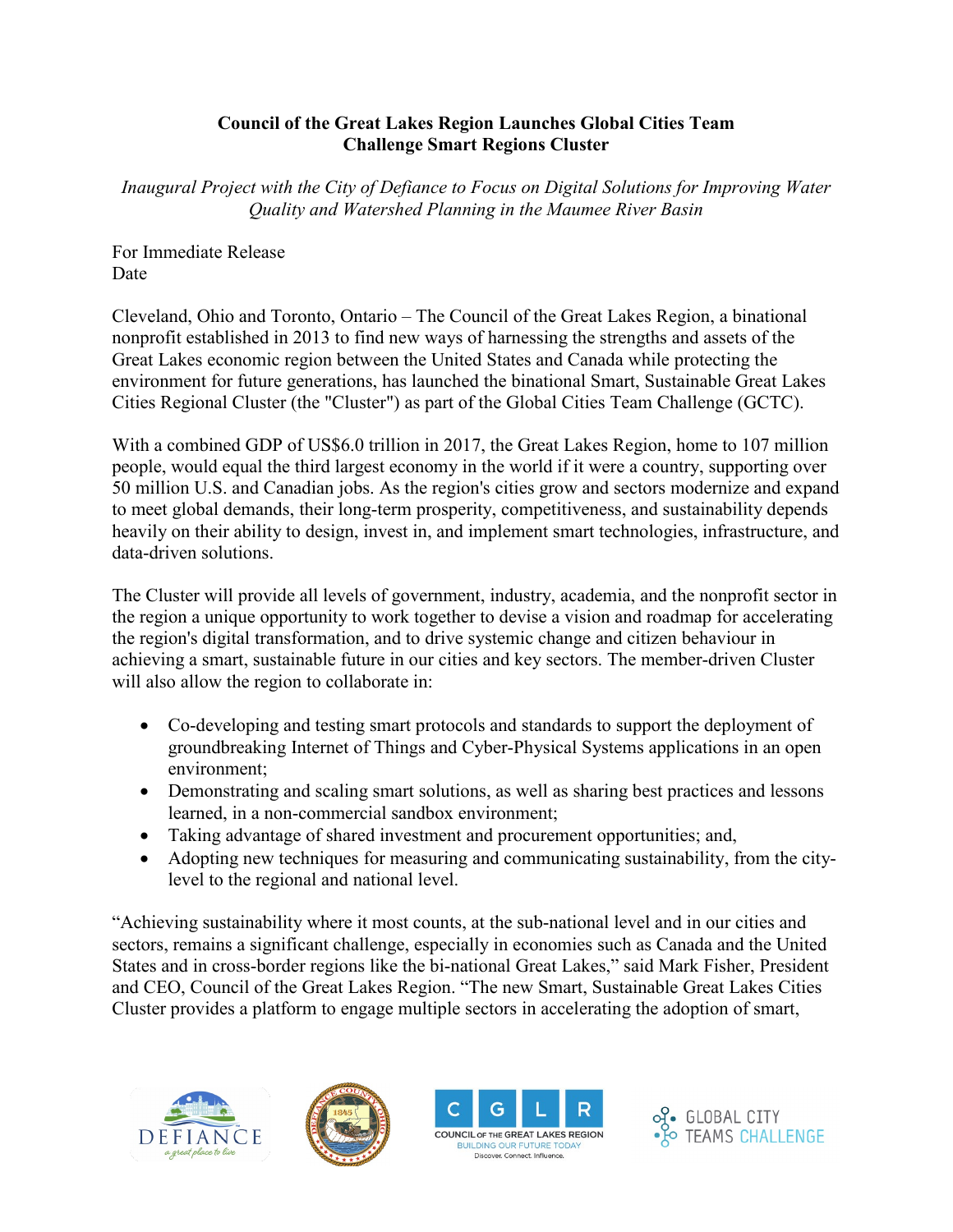data-driven sustainability solutions that are replicable and scalable in a collaborative, open, and interoperable environment."

Defiance, Ohio is representative of many communities facing water quality challenges in the Great Lakes and are an ideal partner for the development of new approaches, which is why the city is leading the first demonstration project under the Council's regional cluster. A series of demonstration projects to achieve nutrient reduction goals, located in the Maumee Watershed, will highlight Source Water Protection efforts and demonstrate a replicable, scalable means to achieve a prosperous and sustainable future.

Almost 4,000 miles of streams, creeks and rivers empty into the scenic Maumee River, which has the largest watershed of any river flowing into the Great Lakes. The Upper Maumee River is the sole source of drinking water for the City of Defiance and the surrounding residents. With multiple water quality concerns, the city is taking an active leadership role in watershed planning and other collaborative, sustainable development efforts throughout the region.

Agriculture accounts for 72% of the land use in Defiance county. The Maumee River, consisting of seven sub-basins that drain into the western basin of Lake Erie, has been identified as one of the key sources of nutrients leading to Lake Erie algae blooms, with 85% of those nutrients flowing through the City of Defiance. Nutrient loading has been exacerbated by extreme weather events, and research shows that 70-90% of nutrient loading occurs in 10-20% of these wet weather events.

"Big challenges require broader and more strategic thinking on multiple fronts; we believe that these innovative and collaborative efforts will lead to better outcomes for water quality, not just in Defiance, but throughout the Great Lakes Region," said Jeff Leonard, City Administrator for Defiance, Ohio. "The City of Defiance is dedicated to working closely with the Council of Great Lakes Region and Defiance County in order to protect water quality while supporting the local economy and agriculture in our region."

### **About the Council of the Great Lakes Region**

The Council of the Great Lakes Region is a binational nonprofit organization that is dedicated to deepening the United States-Canada relationship in the Great Lakes Region. Its focus is on creating a stronger and more dynamic culture of collaboration in harnessing the region's economic strengths and assets, improving the well-being and prosperity of the Region's citizens, and protecting the Great Lakes for future generations. It achieves this mandate by conducting evidenced based policy research, connecting diverse perspectives at events like the Great Lakes Economic Forum, and acting as a strong voice for the Region's varied economic, social and environmental interests.

### **About the City of Defiance**